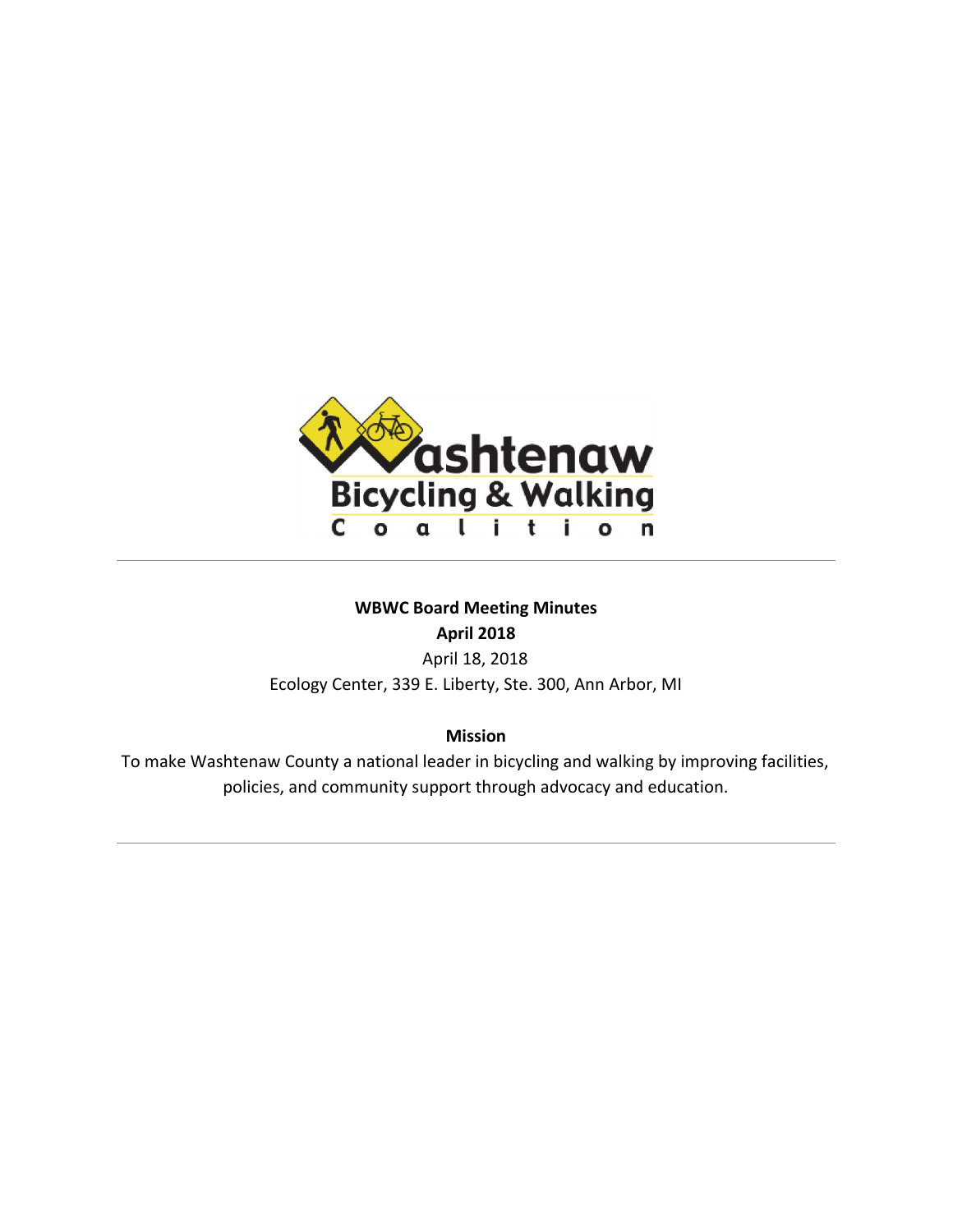### **Board Members Present**

Erica Briggs - Chair Larry Deck Jaime Magiera David Shinabarger Bob Krzewinski Bradley Parsons Valerie Shinabarger Matt Catanzarite

# **Board Members Not Present**

### **Guests Present**

Peter Houk Ken Freeman Seth

# **Settle in & Introductions**

## **Adoption of the Agenda**

Agenda for March 15, 2018 [https://docs.google.com/document/d/11wHqjnZHE5ik8ZB7k4wcR2Lz\\_\\_2d0pAXN9uKe4fphg4/e](https://docs.google.com/document/d/11wHqjnZHE5ik8ZB7k4wcR2Lz__2d0pAXN9uKe4fphg4/edit) [dit](https://docs.google.com/document/d/11wHqjnZHE5ik8ZB7k4wcR2Lz__2d0pAXN9uKe4fphg4/edit)

**Chair** *Review & celebrate Mission Statement*

**Secretary**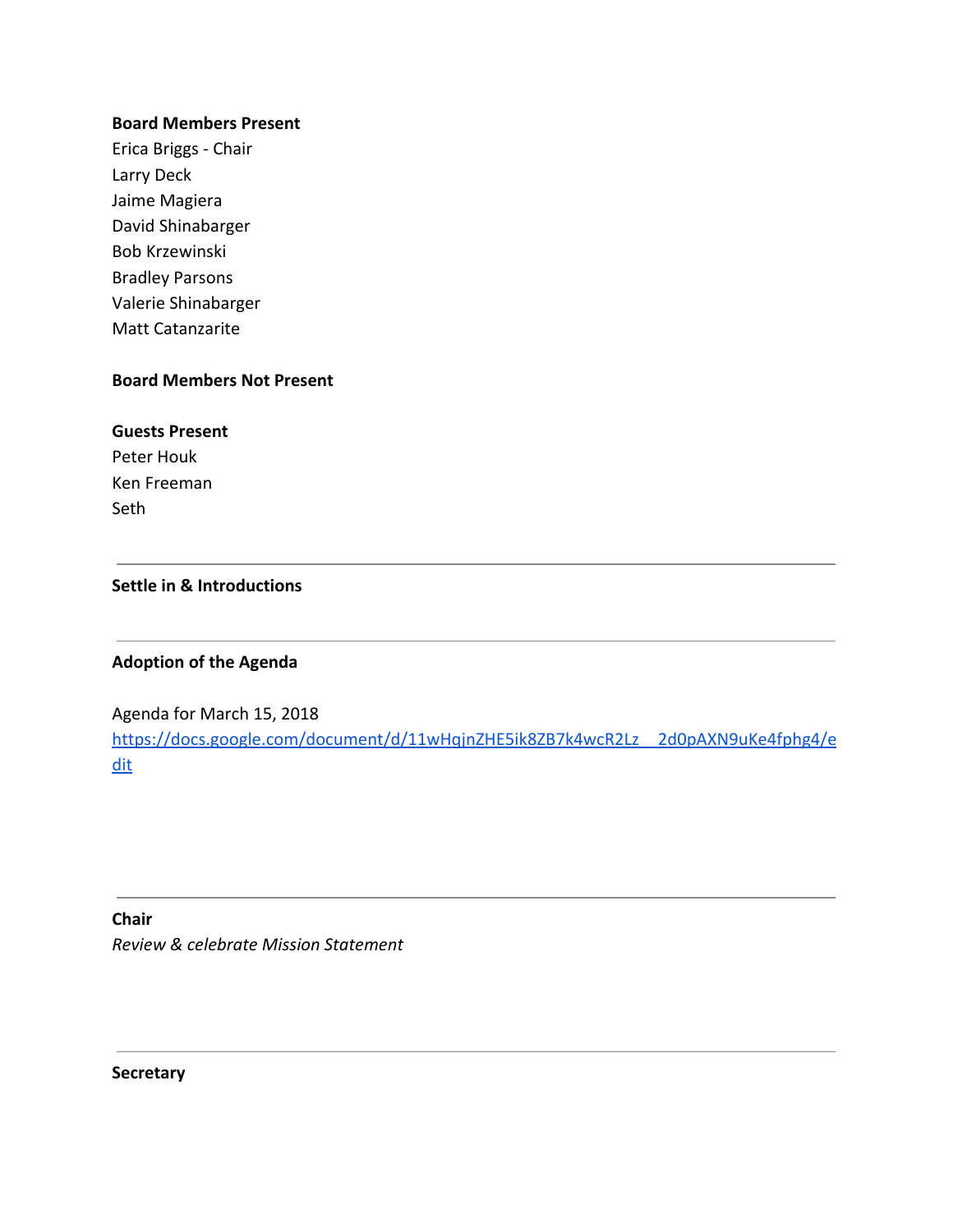*Previous Minutes* Previous minutes from March 2018 [https://docs.google.com/document/d/1Z\\_PIK6cWk1qrDg87c1rwe72mS1gvluztCFi5dSL0qZg/edi](https://docs.google.com/document/d/1Z_PIK6cWk1qrDg87c1rwe72mS1gvluztCFi5dSL0qZg/edit) [t](https://docs.google.com/document/d/1Z_PIK6cWk1qrDg87c1rwe72mS1gvluztCFi5dSL0qZg/edit)

Previous minute notes were motioned and seconded. All present board members voted in favor of the motion.

*Newsletter* Due April 20th and David S. will organize and send out the week of April 22nd.

*Upcoming Events* Earth Day 4/22 Bike Racks

*Commuter Challenge* Kickoff at Bill's Beer Garden on 4/20/2018 from 6-8pm.

Bike to Work Day - May 18th

Huron River Day - May 20th

## **Treasurer's Report**

Treasurer's Report -- No current update as of today, April 19th, 2018. Robert G. will send it out to the board to include within the next week.

# **Partnership Requests / Support**

*Common Cycle -- Letter of Support*

Move to accept the letter of support. Seconded. All present board members voted in favor of the letter of support.

*Unrequested Donation to Common Cycle for Bike Co-Op* Motion to donate \$850 to Common Cycle to pay 1st months rent for Common Cycle. Seconded. All present board members approve.

*Fiscal Sponsorship of Bike Alliance*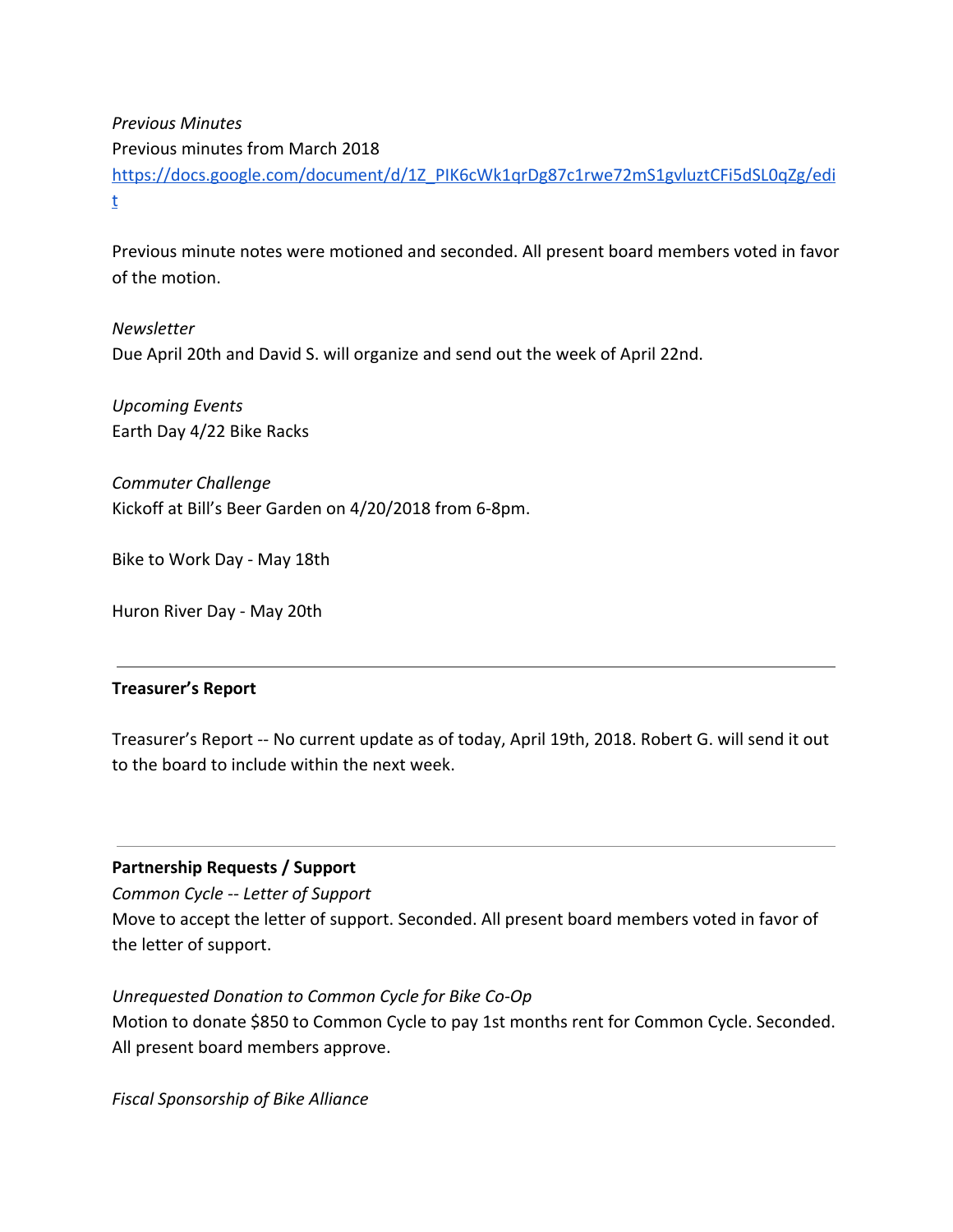Motion to move forward, and seconded with a fiscal sponsorship of Bike Alliance under the WBWC. All present board members vote in favor of the motion.

#### **Bylaw Amendments**

*Diversity & Inclusion Policy* Proposed Amendment to Bylaws

#### "**ARTICLE X – DIVERSITY AND INCLUSION**

10.1 Diversity and Inclusion. The Washtenaw Bicycling and Walking Coalition seeks to foster a non-motorized community that encourages understanding, appreciation and acceptance of all within its membership, volunteer base, Officers and Board of Directors. Further, the Washtenaw Bicycling and Walking Coalition believes that broad representation and participation add significant value to the outdoor experience of each of us, and that these valued experiences are enhanced by embracing underrepresented and underserved communities."

Per our bylaws we must have an official meeting notice ahead of time for any changes to the bylaws. So amendment to bylaws in this case will be delayed to the May 2018 board meeting minutes.

*Clarification of voting between meetings* Must be unanimous.

Must digitally sign your name in confirmations or negations of any proposals. For example, instead of saying "I vote to approve", it is best to say "I vote to approve. Jane Doe"

### **Membership Development**

*2018 Goal -- 200 Members!* Hit 120 members as of today, April 19, 2018.

## **Meeting / Conversation Updates**

*Jaime - DDA & Council discussions*

*Erica (Planning Commission)*

*Larry (ALT)*

*Robert (Transportation Commission)*